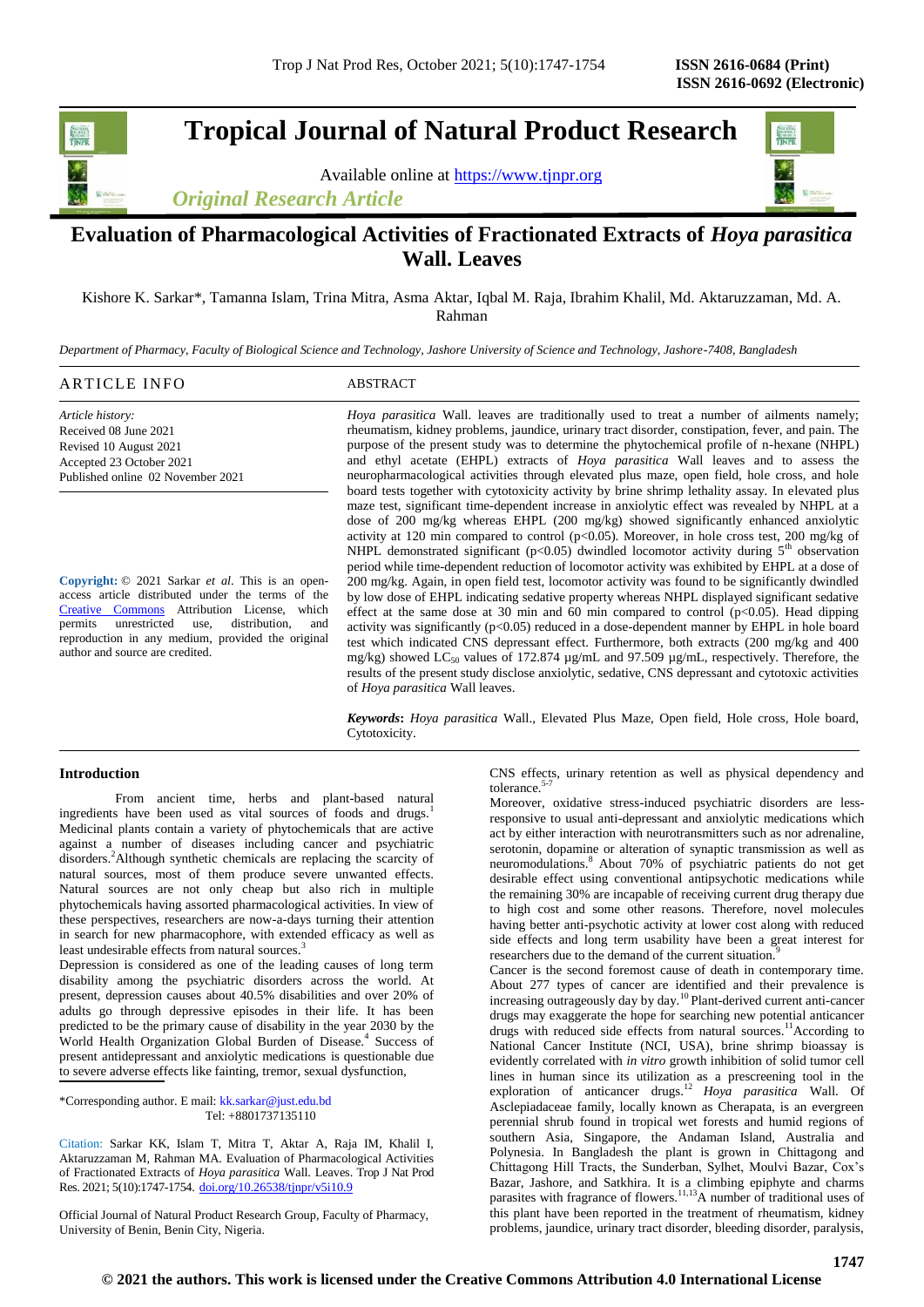constipation, bronchitis, diabetes, fever, and pain.<sup>14-18</sup>Additionally. many researchers have reported antinociceptive, antioxidant, antimicrobial, hypoglycaemic, hypolipidaemic, antidiarrhoeal, thrombolytic, cholinesterase inhibition, cytotoxicity along with growth inhibitory effects.<sup>11,19-22</sup> Lupeol, lupenone, triterpenic 3,4-seco acid and 3,4-secolup-20(29)-en-3-oic acid, 15-bulnesolic acid, 1-(4 hydroxy-3-methoxyphenyl)-1 methoxypropan-2-ol, androstanoid, a sesquiterpene, a phenolics, triterpene and dihydrocanaric acid have been isolated from *H. parasitica*.<sup>22,23</sup>All evidences related to traditional uses may potentiate this plant as a significant source for new drug. Therefore, the present study was designed to conduct qualitative phytochemical screening along with neuropharmacological as well as pre-screening of cytotoxic activities of n-hexane and ethyl acetate extracts of *H. parasitica* Wall. leaves.

# **Materials and Methods**

# *Chemicals and reagents*

All reagents (analytical grade) procured from Sigma-Aldrich Co. (St Luis, MO, USA) were utilized in the present study. Moreover, two standard drugs (diazepam and vincristine sulfate) were purchased from Square Pharmaceuticals Ltd., Bangladesh and Beacon Pharmaceutical Ltd., Bangladesh, respectively.

# *Collection and identification of plant*

*H. parasitica* Wall. leaves were collected from Sylhet, Bangladesh (24º53´11.1696´´ N and 91º52´50.5992´´ E), in January 2018. Expert of National Herbarium at Mirpur-1, Dhaka, Bangladesh named Sardar Nasir Uddin identified as well as authenticated the plant materials. A dried specimen with voucher number DACB-45169 was submitted to the Herbarium for future reference.

#### *Preparation and of extraction of the plant material*

Collected fresh leaves of *H. parasitica* Wall were washed with distilled water and shade-dried for 7 days. Then a laboratory grinding mill (MACSALAB 200 Cross Beated, Eriez®, Erie, Pennsylvania, USA) was used for grinding the plant materials into coarse powder followed by sieving through 40 meshes to get fine powder. For preparing n-hexane (NHPL) and ethyl acetate extracts of *H. parasitica*  Wall leaves (EHPL), the fine pulverized powder (250 g for each solvent) was extracted with 1.5 L of n-hexane and ethyl acetate separately by hot extraction technique using Soxhlet apparatus. Then the extracts were concentrated by vacuum distillation at 68°C for NHPL and 76°C for EHPL in rotary evaporator (Rotavapor R-124, Buchi, Switzerland). The final yields of the extracts were 1.44% and 1.92% w/w for NHPL and EHPL, respectively.

# *Qualitative Phytochemical screening*

Qualitative screening of a number of phytochemical groups such as alkaloids, glycosides, tannins, saponins, phenolics, flavonoids, carbohydrates, acidic compounds, steroids, gums, and anthraquinones was performed for both extracts.

# *Collection and hatching of brine shrimp*

The eggs of the brine shrimp (*Artemia salina*) were purchased from an aquarium shop (Jashore, Bangladesh) and mature shrimp called Nauplii were obtained after hatching the eggs in artificial seawater containing 3.8% NaCl for 48 h.

# *Experimental animals*

Both male and female Swiss albino mice (50:50) having an average age and body weight of 6–7 weeks and 25–30 g, respectively, were obtained from Jahangirnagar University, Savar, Dhaka, Bangladesh. Adaptation of the animals to the experimental conditions was confirmed by keeping them in a standard housing condition comprised of relative humidity (55±5%), 12 h light/12 h dark cycle, and temperature (22±2℃) before 1 week of the commencement of experiment. All animals were subjected to overnight fasting condition prior to the experiments. The protocol designed for all experiments were approved by the Ethical Review Committee, Faculty of

Biological Science and Technology, Jashore University of Science and Technology, Bangladesh [Ref: ERC/FBS/JUST/2018-3(A)].

#### *Experimental design*

Each *in vivo* neuropharmacological study was accomplished with randomly selected 30 mice of either sex which were divided into six groups containing five mice in each. All groups were designed for oral administration of distinctive test materials as follows; Group I (Control): Distilled water (10 mL/kg BW) Group II: Diazepam (1 mg/kg BW) Group III: NHPL (200 mg/kg BW) Group IV: NHPL (400 mg/kg BW) Group V: EHPL (200 mg/kg BW) Group VI: EHPL (400 mg/kg BW)

#### *Acute toxicity study*

In acute toxicity study,  $LD_{50}$  (half lethal dose) was measured for experimental samples in accordance with the guidelines of OECD (Organization of Economic Cooperation and Development). Grouping of the mice was categorized as control and test groups (NHPL and EHPL, respectively) having five mice in each. Individual mouse of the respective group was subjected to oral administration of test samples at the doses of 100, 250, 500, 1000, 2000, 3000, and 4000 mg/kg body weight and observed for two weeks to monitor a variety of parameters including mortality, noisy breathing, diarrhea, injury, changes in locomotor activity, salivation, pain, discharge from eyes and ears, aggressiveness, food or water refusal, weakness, and coma for the confirmation of any sign of toxicity.<sup>12,24</sup>

# *Neuropharmacological study*

#### *Elevated Plus Maze Test*

The method of Bakre *et al.*<sup>25</sup> and Moniruzzaman *et al.*<sup>26</sup> was followed to evaluate the anti-anxiety activity through a wooden elevated plus maze model having two open arms and two closed arms with the dimensions of  $30 \times 5 \times 15$  cm and  $30 \times 5 \times 15$  cm. The apparatus platformed on a wooden base was placed at a height of 38.5 cm from the floor. The apathy of the mice towards the open space as well as height was determined. Moreover, a trivial ridge of the open arms eradicated the slipping and dropping of the mice from the edge. After the oral treatment with distinct test material to the respective group, each mouse was kept at the maze center directing any of two closed arms. Then the number of entries in each type of arm was recorded at 0, 30, 60, 120, and 180 min for a period of 5 min. Entry was claimed only when all of four paws of mouse were into the arm. The apparatus was cleaned with 70% ethyl alcohol after testing each group.

#### *Hole cross test*

Hole cross test was performed using a specialized apparatus having cage-like shape (dimension:  $30 \text{ cm} \times 20 \text{ cm} \times 14 \text{ cm}$ ) divided into two equal sized chambers connected by a 3.5 cm hole at the height of 7.5 cm in the dividing wall. Spontaneous movement of each mouse between two chambers through a hole was termed as number of passage and counted for 3 min at specified time intervals (0, 30, 60, 120, and 180 min, respectively) after oral administration of the specified test samples. Noise-free place and cleaning of the apparatus were maintained after testing each group.<sup>26</sup>

#### *Open field test*

The method of Aziz *et al.*<sup>27</sup> and Hafiz *et al.*<sup>28</sup> was followed to conduct open field test. In this method, an apparatus consisting of  $76 \times 76$ square cm was divided into sixteen squares with alternative white and black color that contains a wall (40 cm high). In addition, the test board resembles a chess board. Each mouse of the distinct group was placed on the middle of the apparatus. Then the number of squares crossed was counted at specified time intervals (0, 30, 60, 120, and 180 min) after oral treatment of the test samples for a period of 3 min. The experiments were carried out in a calm and noise-free place and repeated for mice of each group.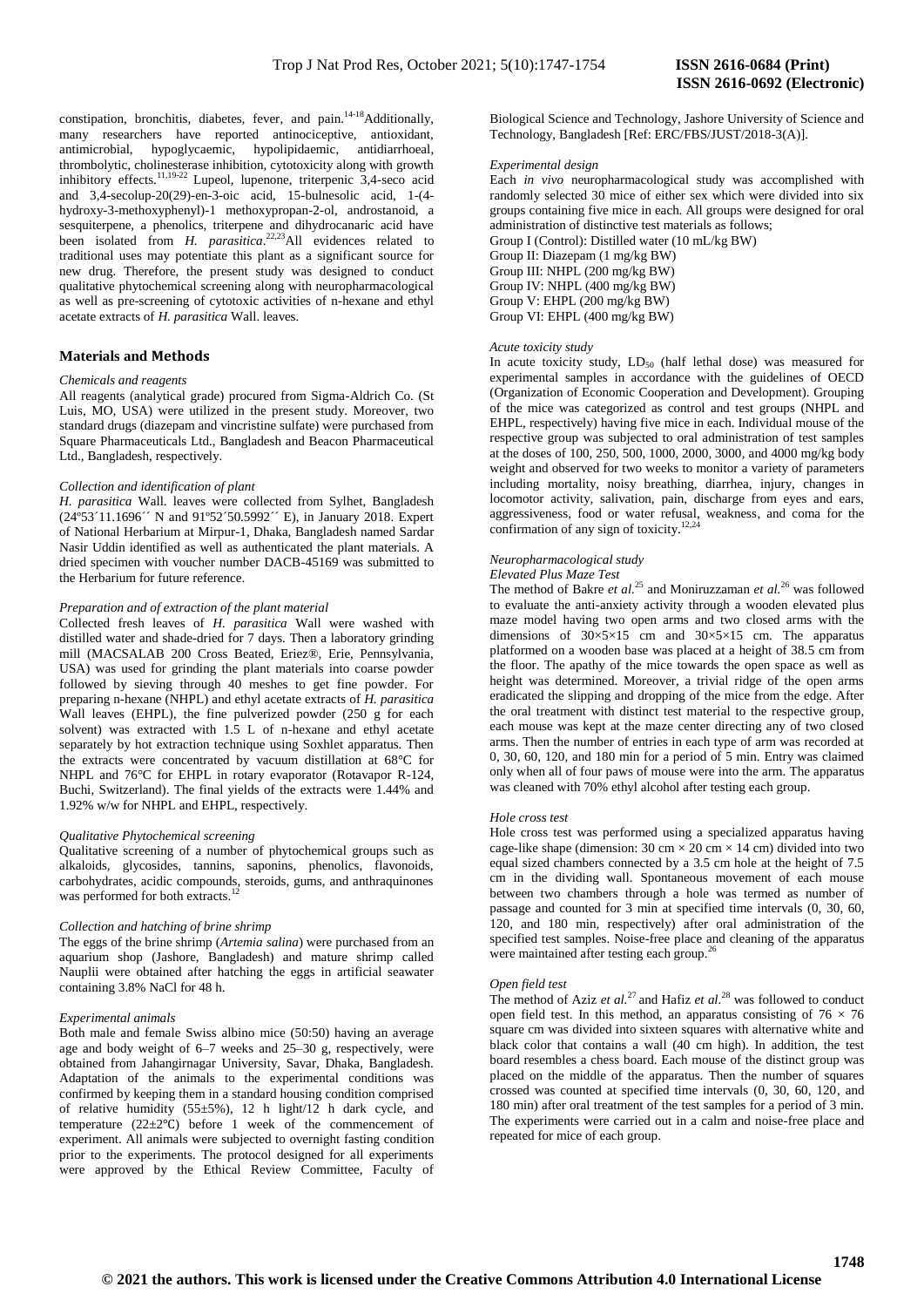# *Hole board test*

The hole-board test was carried out utilizing the method of Bakre *et al.*<sup>25</sup> and Hafiz *et al.* <sup>28</sup> to evaluate sedative activity. The hole-board made of wood with a dimension of 40×40 cm contains 16 holes of 3 cm diameter and placed evenly on the floor. After 30 min of the oral administration of test samples, each mouse was kept at the centre of the board and the number of head dipping into the holes was recorded for 5 min. The experiment was carried out in a sound-free room and cleaning of the platform of the apparatus was done using 70% ethanol after each trial.

# *Cytotoxicity study*

# *Brine shrimp lethality bioassay*

The brine shrimp lethality bioassay was conducted to evaluate cytotoxic activity of NHPL and EHPL extracts following the method described by Sarkar et al.<sup>12</sup> NHPL and EHPL extracts were diluted serially with artificial simulated sea water and 20% pure dimethyl sulfoxide (DMSO) with the purpose of attaining desired concentrations ranging from 5 μg/mL to 320 μg/mL whereas 0.312 μg/mL to 5 μg/mL concentrations were prepared in the same manner for standard vincristine sulfate. Simulated sea water containing pure DMSO was used as control. Then sea water holding 10 live nauplii was taken in the test tubes containing prepared test sample of different concentrations and finally the volume was adjusted to 10 mL with sea water and kept for 24 h. Then  $LC_{50}$  was calculated by plotting the percentage of mortality of shrimp versus concentration of the test samples by using Ldp Line software.

# *Statistical analysis*

Statistical analysis was performed with one-way ANOVA followed by Dunnett's test ( $p$ < 0.05; vs. control) and Post-hoc Bonferroni test ( $p$ < 0.05; vs. standard) using SPSS software (version20; IBM Corporation, New York, USA). Data were presented as mean  $\pm$  standard error of mean (SEM) and considered significant at  $p < 0.05$ .

#### **Results and Discussion**

# *Qualitative phytochemical screening*

Numerous phytochemicals were found to be present in preliminary phytochemical screening of NHPL and EHPL. Both extracts contained carbohydrates, alkaloids, phenolic compounds, flavonoids, tannins, glycosides, and gums whereas steroids were present in NHPL but not in EHPL. Saponins, anthraquinones, and acidic compounds were absent in both extracts. The results have been summarized in Table 1.

#### *Acute toxicity study*

Signs of toxicity or behavioral changes as well as mortality up to the highest dose of 4000 mg/kg body weight were not noticed throughout the observation period. Therefore, it can be claimed that, acute oral toxicity will be produced at the  $LD_{50}$  (half lethal dose) greater than 4000 mg/kg.

# *Neuropharmacological study*

# *Elevated plus maze test*

Elevated plus maze is a highly sensitive and validated method to define anxiolytic and anxiogenic behaviors expressed in terms of entry in open arms and closed arms, respectively. NHPL showed significant time-dependent increase in anxiolytic as well as decrease in anxiogenic effects compared to control at a dose of 200 mg/kg BW  $(p< 0.05)$ . Moreover, reduction of anxiogenic effects by EHPL at a dose of 200 mg/kg was noticeable from  $1<sup>st</sup>$  to last observation and significant effect ( $p < 0.05$ ) was shown at 120 min. But higher doses of both extracts did not exhibit significant anxiogenic as well as anxiolytic effects (Figure 1).

|  | Table 1: Qualitative phytochemical screening of NHPL and EHPL extract. |
|--|------------------------------------------------------------------------|
|  |                                                                        |

| Phytochemical group | <b>Test performed</b>           | <b>Observation of NHPL</b> | <b>Observation of EHPL</b> |
|---------------------|---------------------------------|----------------------------|----------------------------|
| Carbohydrate        | Benedict's test                 | $+$                        | $+$                        |
|                     | Fehling's test                  | $+$                        | $+$                        |
| Alkaloid            | Mayer's test                    | $\overline{\phantom{m}}$   | $+$                        |
|                     | Dragendroff's test              | $+$                        | $^{+}$                     |
|                     | Hager's test                    | $+$                        | $+$                        |
|                     | Wagner test                     | $+$                        | $+$                        |
| Phenolic compound   | Ferric chloride test            | $+$                        | $+$                        |
|                     | Dilute nitric oxide test        | $+$                        | $+$                        |
| Flavonoids          | Lead acetate test               | $+$                        | $+$                        |
|                     | Alkaline reagent test           | $+$                        | $+$                        |
| <b>Tannins</b>      | Ferric chloride test            | $+$                        | $+$                        |
|                     | Potassium dichromate test       | $+$                        | $+$                        |
| Saponins            | Froth test                      |                            | $\qquad \qquad -$          |
| Glycosides          | Molisch's test                  | $+$                        | $+$                        |
|                     | Concentrated sulfuric acid test | $+$                        | $+$                        |
| Anthraquinone       | Ammonium hydroxide test         | $\overline{a}$             | $\qquad \qquad -$          |
| <b>Steroids</b>     | Salkowski's Test                | $^{+}$                     |                            |
| Gums                | Molisch's test                  | $+$                        | $+$                        |
| Acidic compounds    | General test                    |                            |                            |

Here, '+' indicates presence and '-' indicates absence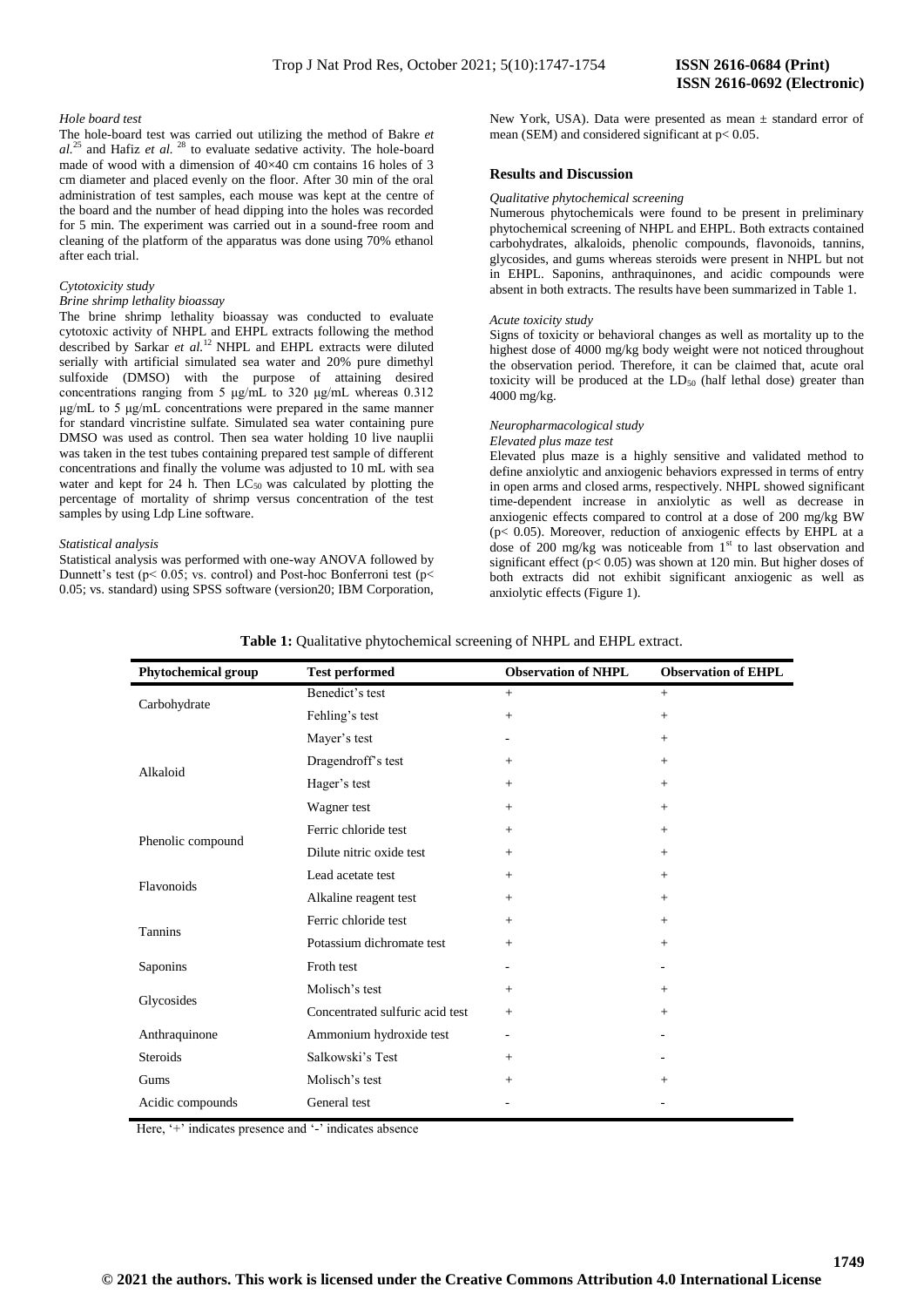# **ISSN 2616-0692 (Electronic)**

# *Hole cross test*

Hole cross test is an indicator of sedative as well as exploratory behavior expressed in terms of locomotor activity. From Figure 2, it was observed that, lower dose (200 mg/kg) of EHPL revealed significant decrease in the number of hole crossed in a time-dependent manner up to last observation as compared to control and standard (p< 0.05) whereas the same dose of NHPL showed significant dwindled locomotor activity (p< 0.05) at 180 min. Moreover, no significant activity was noticed by both extracts at 400 mg/kg.

#### *Open field test*

Open field test is used to evaluate sedative and exploratory behavior similarly to hole cross test. NHPL at 200 mg/kg exhibited significantly reduced locomotor activity during the second and third observation period (30 min and 60 min, respectively) compared to control ( $p$  < 0.05) while gradual decrease in locomotor activity was noticed from second observation period and continued up to the fifth period by EHPL (200 mg/kg) which was significant in comparison to control ( $p$  < 0.05) (Figure 3).

#### *Hole board test*

Hole board test is a well-established method to assess anxiolytic along with sedative-hypnotic activity in terms of exploratory behavior. EHPL showed a significant  $(p< 0.05)$  dose-dependent increase in sedative activity in relation to decreased number of head dipping compared to control and standard whereas a significant  $(p < 0.05)$ decreased number of head dipping was revealed by NHPL 200 mg/kg (Figure 4).

#### *Cytotoxicity study*

# *Brine shrimp lethality bioassay*

There was an approximately linear correlation between a plot of percentage mortality and concentrations of the test samples as there was increased percentage mortality with the augmentation of the concentration in brine shrimp lethality bioassay. Cytotoxic activity of the experimental samples is defined in terms of  $LC_{50}$  (half lethal concentration) value. NHPL and EHPL revealed  $LC_{50}$  value of 172.874 µg/mL and 97.509 µg/mL, respectively in comparison to standard vincristine sulfate (0.577µg/mL) (Figure 5).

The presence of numerous bioactive compounds belonging to different phytochemical groups in plant extract is responsible for diverse activities of medicinal herbs. Some metabolites such as alkaloids, glycosides, phenolics, fatty acids, terpenoids, waxes, and their derivatives might possess medicinal properties. Hence, preliminary screening of secondary metabolites for the detection of bioactive compounds has been the prime concern for drug discovery as well as development.<sup>12</sup>

The acute toxicity study revealed that, oral administration of test

samples at different doses (100, 250, 500, 1000, 2000, 3000, and 4000 mg/kg body weight) did not produce any sign of toxicity or behavioral changes as well as mortality even up to the highest dose of 4000 mg/kg body weight over the observation period. Therefore, it is obvious that NHPL and EHPL may not be toxic at the selected doses. However, there is a possibility of neurotoxicity at the higher doses of extracts in sub-chronic or chronic toxicity study.<sup>2</sup>

In the elevated plus maze test, exploration of animals into open arms is augmented rather than their aversion towards these arms. In contrast, the correlation of coerced or spontaneous movement of animals into the closed arms of EPM with their hormonal as well as behavioral changes implies elevated level of anxiety. Besides, fear and anxiety is indicated by the apathy towards the open arms. Thus, EPM test has been a reliable model to determine discerning anxiolytic activity of drugs.<sup>29</sup> Diazepam, buspirone, and other anxiolytics increase the time spent in open arm.<sup>25</sup>Among the different subtypes of GABA<sup>A</sup> receptor, there exists a multiplicity in their layout within 17 types such as  $\alpha$ 1 -6,  $\beta$ 1 -3,  $\gamma$ 1 -3, and others (single ε, θ, π and δ). Benzodiazepines exert their anxiolytic, sedative and amnesic property through binding with two subunits of  $GABA_A$  receptor ( $\alpha$ 2 and  $\alpha$ 1, respectively). Moreover, Exiguous subunits of noradrenergic and/or serotonergic as well as other excitatory systems are responsible for anxiolytic effects of benzodiazepines.<sup>30,31</sup> Some researchers reported that, outright activation of glycine synapses in the brain may be involved in the anxiolytic action of benzodiazepines. Anxiolytic pharmacology may also be related to  $\gamma$ 2 subunit of GABA<sub>A</sub> receptor.<sup>2</sup> In EPM test, it was observed that, significant anxiolytic activity rather than anxiogenic effect was exerted by lower dose (200 mg/kg) of NHPL compared to control and standard  $(p< 0.05)$ . Besides, significant reduction in anxiogenic effect was also exhibited by EHPL at the dose of 200 mg/kg compared to control ( $p < 0.05$ ) at 120 min. So, this result suggests that both extracts revealed prominent anxiolytic activity which may be due to binding to  $\alpha$ 2 or  $\gamma$ 2 subunits of GABA<sup>A</sup> receptor, the same mechanism through which benzodiazepines exert their action and may be by the activation of glycine synapses in the brain (Figure 1).

Both hole cross as well as open field tests were carried out to assess sedative property of NHPL and EHPL by observing locomotor activity of mice. In hole cross test, significant reduction in locomotor activity was shown by low dose (200 mg/kg) of EHPL in a time-dependent manner from initial to final observation period compared to control and standard ( $p$ < 0.05) while at same dose of NHPL it was noticed at 180 min (Figure 2). Besides, in open field test, dwindled locomotor activity was revealed by NHPL at 200 mg/kg during the second and third observation period compared to control  $(p< 0.05)$  whereas timedependent reduction in locomotor activity from the second phase to final phase was revealed by EHPL 200 mg/kg compared to control ( $p$ < 0.05) (Figure 3).



**Figure 1:** Effects of Diazepam (standard), NHPL and EHPL extract in elevated plus maze test

Values are expressed as mean ± standard error of mean (SEM), where n=5. \**P*<0.05, vs. control (distilled water, 10 mL/kg BW) (Dunnett's t test). <sup>θ</sup>P<0.05, vs. diazepam (standard) (post-hoc Bonferroni test). A and B represent the movement in closed arms and open arms, respectively. NHPL: n-hexane extract of *Hoya parasitica* Wall. leaves and EHPL: Ethyl acetate extract of *Hoya parasitica* Wall. leaves. Low and high indicate 200 and 400 mg/kg, respectively.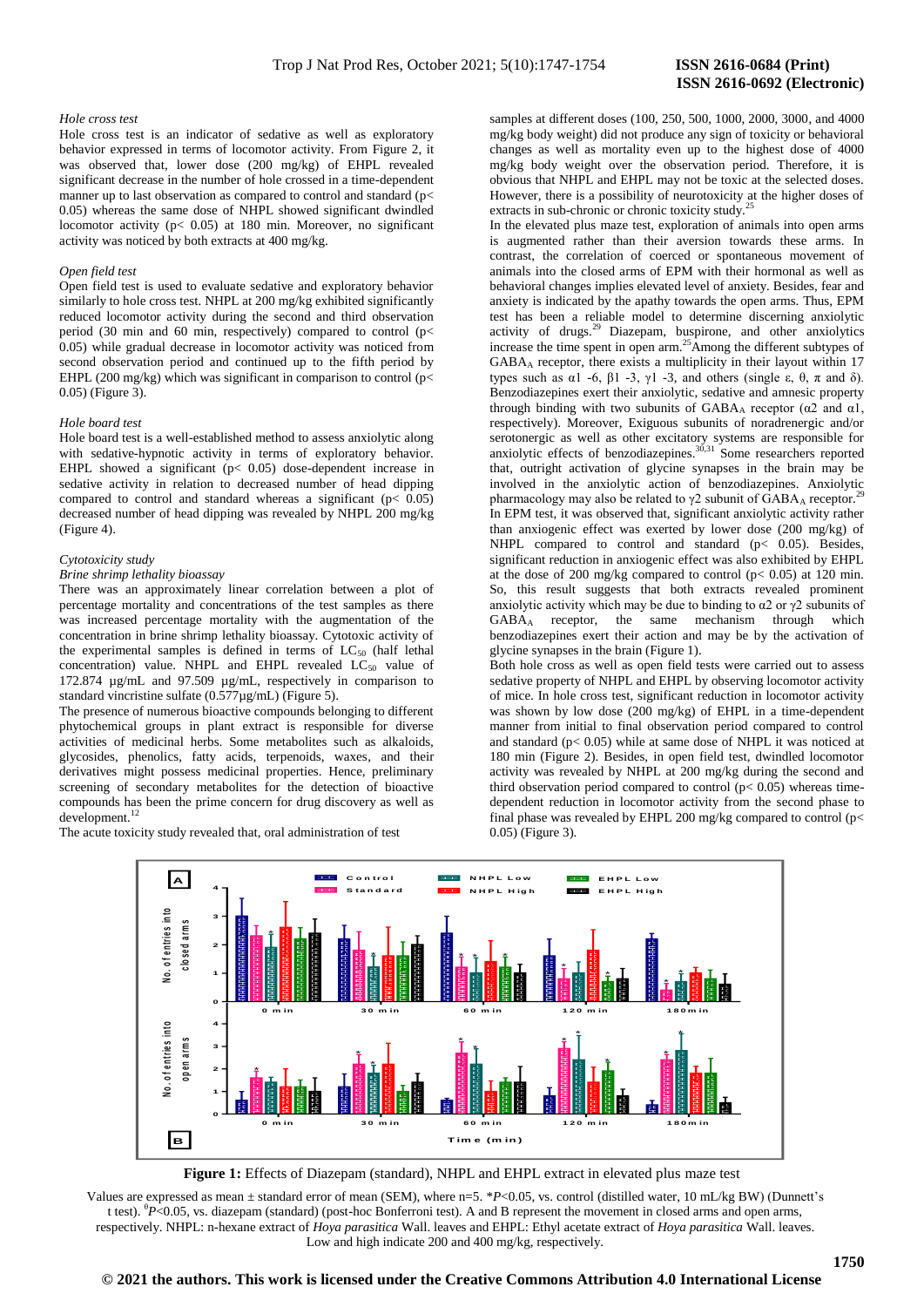

**Figure 2:** Effects of Diazepam (standard), NHPL and EHPL extract in hole cross test. Values are represented as mean ± standard error of mean (SEM), where n=5. \**P*<0.05, vs. control (distilled water, 10 mL/kg BW) (Dunnett's t test). θ *P*<0.05, vs. diazepam (standard) (post-hoc Bonferroni test). NHPL: n-hexane extract of *Hoya parasitica* Wall. leaves and EHPL: Ethyl acetate extract of *Hoya parasitica* Wall. leaves. Low and high indicate 200 and 400 mg/kg, respectively.



**Figure 3:** Effects of Diazepam (standard), NHPL and EHPL extract in open field test.

Values are presented as mean ± standard error of mean (SEM), where n=5. \**P*<0.05, vs. control (distilled water, 10 mL/kg BW) (Dunnett's t test). θ *P*<0.05, vs. diazepam (standard) (post-hoc Bonferroni test). NHPL: n-hexane extract of *Hoya parasitica* Wall. leaves and EHPL: Ethyl acetate extract of *Hoya parasitica* Wall. leaves. Low and high indicate 200 and 400 mg/kg, respectively.



**Figure 4:** Effects of Diazepam (standard), NHPL and EHPL extract in hole board test.

Values are expressed as mean  $\pm$  standard error of mean (SEM), where n=5. \**P*<0.05, vs. control (distilled water, 10 mL/kg BW) (Dunnett's t test). <sup>θ</sup> *P*<0.05, vs. diazepam (standard) (post-hoc Bonferroni test). NHPL: n-hexane extract of *Hoya parasitica* Wall. leaves and EHPL: Ethyl acetate extract of *Hoya parasitica* Wall. leaves. Low and high indicate 200 and 400 mg/kg, respectively.

So, the diminished locomotor activity by the plant extracts in our present study consolidated the CNS depressant effects. Significant suppression of locomotor activity was shown by both extracts in mice. Numerous psychological and neurological disorders related to physiological functions are linked with prime inhibitory neurotransmitter in the central nervous system called GABA (Gamma amino butyric acid). $32$  The allosteric modification of GABA receptors is related to the potentiation of GABA-mediated postsynaptic inhibition by which assorted drugs might promote GABA system during it synthesis.<sup>28,33</sup> It causes suppression of voltage activated  $Ca^{2+}$ channel together with either augmentation of chloride conductance or promotion of GABA-induced chloride conductance.<sup>34,35</sup> Hence, it is extrapolated that, GABAergic inhibition in the CNS through membrane hyper polarization of critical neurons in the brain may be raised by these extracts. Also, GABA receptors may be incited by them. The affinity for GABA or the duration of the GABA-gated channel opening may be enhanced by these extracts.<sup>3</sup>

Hole board test is a validated method for the determination of anxiolytic along with sedative effects through the observation of exploratory behavior in rodents. It has been a convenient method due to some reasons like straightforward methodology, ease of observation of the behavioral responses of an animal and quantification despite exposure to a new environment. Moreover, a direct proportional relationship between the head-dipping behaviors of the animals and their emotional state was noticed.<sup>26</sup> On the basis of this observation, it was claimed that manifestation of anxiolytic state might be linked to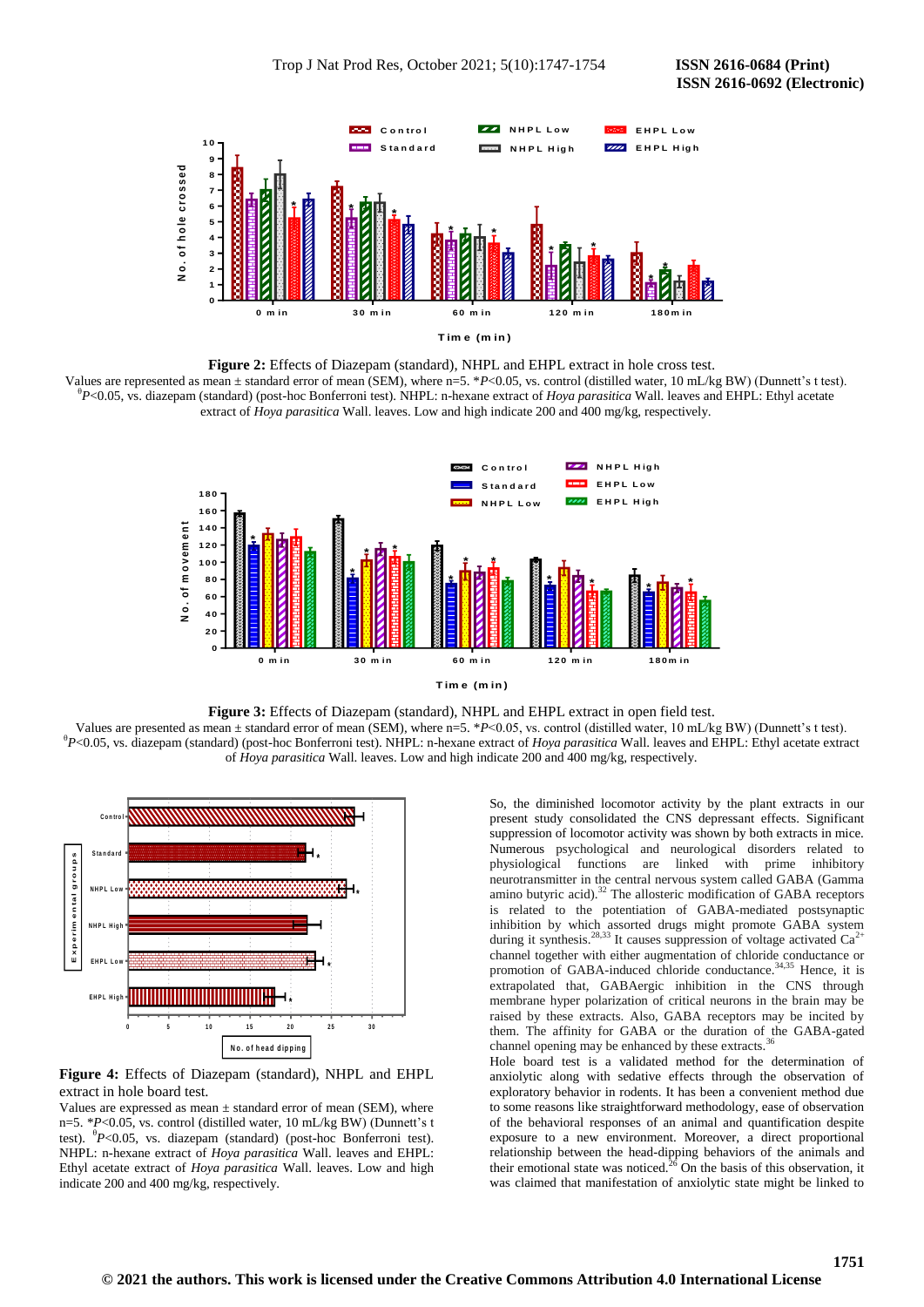the enhancement in head dipping behavior of the animal whereas dwindling in the number of head dips was found to be correlated with the depressant effect.<sup>26,28</sup> Our result showed that both doses of EHPL (200 and 400 mg/kg) and low (200 mg/kg) dose of NHPL revealed significant decrease in the number of head dipping as compared to control (p< 0.05) (Figure 4) indicating that both extracts possessed sedative activity rather than anxiolytic potentials.

Preliminary phytochemical screening of NHPL and EHPL revealed the presence of carbohydrates, alkaloids, phenolic compounds, flavonoids, tannins, glycosides, gums, and steroids (Table 1). Several reports have revealed that alkaloids, glycosides, and flavonoids enriched plant and plant extracts are accountable for sedative, anxiolytic, and antiepileptic properties due to their affinity for benzodiazepine site of GABAergic complex system leading to direct or indirect modulation of this receptor.<sup>26</sup> Besides, tannin has been enunciated for CNS depression potential through non-specific pathway.<sup>28,37</sup> It was also found that phytochemical groups like alkaloids, flavonoids, steroids, and terpenoids possess psychoactive effect because of the activation of protein kinase C (PKC) as well as transcription factors which are responsible for the multiple functions including initiation of the expression of cell-survival genes, conservation of neurons against a range of oxidative and metabolic insults, invigoration of nicotinic receptors leading to augmentation of cognition and memory, resuscitation and strengthening of the nervous function, activation of transient receptor potential calcium channels in the nerve cell membrane, etc.<sup>38,3</sup>

Brine shrimp lethality bioassay is a well-established *in-vitro* approach to analyze cytotoxic activities of medicinal plant extracts. Cytotoxic compounds are reported to show marked activity in this assay. There is a significant correlation between this bioassay and neoplastic cell lines of human. Positive result in this test has shown ovicidal and larvicidal effects.11,40,41 Khatun et al. reported potential cytotoxic activity (LC<sub>50</sub> $\sim$  51.74 μg/mL) of methanol extract of *H. parasitica* stem.<sup>11</sup> Previous studies also have reported significant growth inhibitory activity against HeLa cells and SW480 cells by dihydrocanaric acid isolated from *H. parasitica*. <sup>23</sup>From the experiment it can be illustrated that the extracts may contain minor amount of cytotoxic compounds which are responsible for this cytotoxicity (Figures 5, 6 and 7).

Pharmacological activities of any plant are correlated to its secondary metabolites that are beneficial for plants and humans.<sup>42</sup> Therefore, the presence of several secondary metabolites in *H. parasitica* Wall. are correlated to the biological activities of the plant extracts and have been affirmed as a potential source of new drug molecules.



**Figure 5:** Graphical representation of brine shrimp lethality bioassay and  $LC_{50}$  for Vincristine sulfate



**Figure 6:** Graphical representation of brine shrimp lethality bioassay and  $LC_{50}$  for NHPL



**Figure 7:** Graphical representation of brine shrimp lethality bioassay and  $LC_{50}$  for EHPL

# **Conclusion**

From the present study it is evident that EHPL and NHPL have anxiolytic, sedative and CNS depressant properties through elevated plus maze, open field, hole board, and hole cross tests. Additionally, LC<sub>50</sub> values of both extracts in cytotoxicity study were remarkable. Thus, it can be deduced that both NHPL and EHPL possess potential neuropharmacological as well as cytotoxic properties which rationalize the usage of *H. parasitica* Wall in folklore medicine. But advanced research is recommended to isolate new bioactive compounds as well as elucidate definite mechanism of action for these pharmacological activities.

#### **Conflict of Interest**

The authors declare no conflict of interest.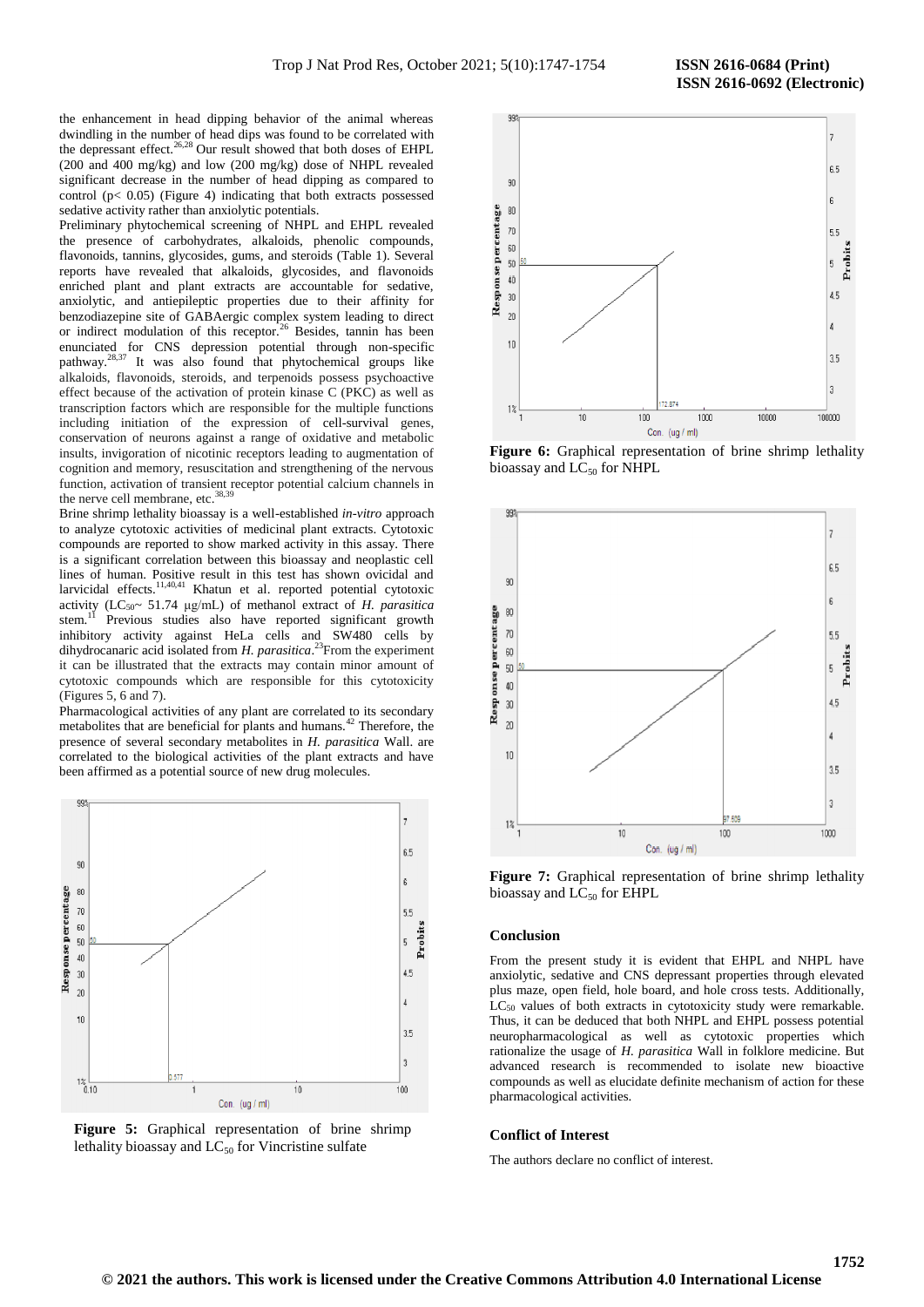# **Author's Declaration**

The authors hereby declare that the works presented in this article is original and that any liability for claims relating to the content of this article will be borne by them.

# **Acknowledgements**

The authors are thankful to the Department of Pharmacy, Jashore University of Science and Technology, Bangladesh for the permission of using laboratory facilities and research supports. We are also grateful to the Department of Pharmacy, Jahangirnagar University, Savar, Dhaka, Bangladesh for providing animal supports and International Centre for Diarrheal Disease and Research, Bangladesh (icddr,b) for the supply of mice feed.

# **References**

- 1. Haque MA, Jantan I, Bukhari SNA. *Tinospora* species: An overview of their modulating effects on the immune system. J Ethnopharmacol. 2017; 207:67-85
- 2. Hasan MM, Hossain A, Shamim A, Rahman MM. Phytochemical and pharmacological evaluation of ethanolic extract of Lepisanthes rubiginosa L. leaves BMC Compl Altern Med. 2017; 17:496
- 3. Karimi A, Majlesi M, Rafieian-Kopaei M. Herbal versus synthetic drugs; beliefs and facts. J Nephropharmacol. 2015; 4(1):27-30
- 4. Rubab S, Rizwani, GH, Bahadur S, Shah M, Alsamadany H, Alzahrani Y, Alghamdi SA, Anwar Y, Shuaib M, Shah A, Muhammad I, and Zaman W. Neuropharmacological potential of various morphological parts of *Camellia sinensis* L. Saudi J. Biol. Sci. 2020; *27*(1), 567–573.
- 5. Nabavi SF, Dean OM, Turner A, Sureda A, Daglia M, Nabavi SM. Oxidative stress and post-stroke depression: possible therapeutic role of polyphenols? Curr Med Chem. 2015; 22(3):343-351.
- 6. Kabir I, Biswas S, Asaduzzaman M, Molla M, Rafe MR. Neurobehavioral activity study of methanolic whole plants extract of *Cyperus rotundus* Linn. J Pharm Negat Results. 2019; 10(1):36-40
- 7. Khawam EA, Laurencic G, Malone DA, Jr. Side effects of antidepressants: an overview. Cleveland Clin J Med. 2006; 73(4):351-361.
- 8. Gardier A. [Mechanism of action of antidepressant drugs: importance of genetically modified mice in the pharmacological in vivo approach]. Therapie. 2005; 60(5):469-476
- 9. Kulkarni S, Dhir A, Akula K. Potentials of Curcumin as an Antidepressant. Sci World J. 2009;9:624894
- 10. Hassanpour SH and Dehghani M. Review of cancer from perspective of molecular. J Cancer Res Pract. 2017; 4(4):127-129
- 11. Khatun A, Rahman M, Haque T, Rahman M, Akter M, Akter S, Jhumur A. Cytotoxicity Potentials of Eleven Bangladeshi Medicinal Plants. Sci World J. 2014; 2014:913127.
- 12. Sarkar KK, Mitra T, Acharyya RN, Sadhu SK. Phytochemical screening and evaluation of the pharmacological activities of ethanolic extract of *Argemone mexicana* Linn. aerial parts. Orient Pharm Exp Med. 2019; 19:91–106.
- 13. Tania UH, Hassan MR, Eshita NJ, Akhter R, Shahriar M. Evaluation of in vitro antioxidant and in vivo pharmacological activity of leaf extracts of *Hoya parasitica* (Wall.) J Appl Pharm Sci. 2016; 6(05):163-170.
- 14. Ahmed N. The wild plant of Bangladesh. The University Press, Dhaka, Bangladesh. 1997. 43 p.
- 15. Biswas A, Miah MA, Roy M, Bhadra SK. Inherited folk pharmaceutical knowledge of tribal people in the

Chittagong Hill tracts, Bangladesh. Indian J Trad Know. 2010; 9(1): 77-89

- 16. Hossan MS, Hanif A, Khan M, Bari S, Jahan R, Rahamatullah M. Ethnobotanical survey of the Rakhian tribe inhabiting the Chittagong hill tracts region of Bangladesh. Am Eurasian J Sustaibn Agric. 2009; 3(2):172- 180
- 17. Khisha T, Karim R, Chowdhury SR, Banoo R. Ethnomedical studies of chakma communities of Chittagong hill tracts, Bangladesh. Bangladesh Pharm J. 2012; 15(1):59-67
- 18. Rahman MA, Uddin S, Wilcock C. Medicinal plants used by Chakma tribe in Hill Tracts districts of Bangladesh Indian J Trad Know. 2007; 6(3):508-517
- 19. Ahmed F, Reza MSH, Shahid IZ, Khatun A, Islam KK, Ali MR. Antibacterial and Antinociceptive Activities of *Hoya parasitica.* Hamdard Med. 2008; 51(3): 22-26.
- 20. Bulbul I, Fashiuddin S, Asaduzzaman M. Evaluation of Antioxidant and Cholinesterase Inhibitory Activities of *Hoya parasitica* Variegata - An In-vitro Study. Annu Rev Plant Biol. 2018; 26(4):1-12.
- 21. Reza M, Mandal C, Alam K, Salam A, Rahman M, Amin M. Phytochemical, antibacterial and antinociceptive studies of *Hoya parasitica.* J Pharmacol Toxicol. 2007; 2(8):753- 756.
- 22. Mukherjee S, Dutta PK, Chakrabarty M, Barua AK, Dan S, Dan SS. Triterpenes from *Hoya-parasitica* Indian Chemical Soc. 1986; 63:782-783.
- 23. Sadhu SK, Khatun A, Ohtsuki T, Ishibashi M. Constituents from *Hoya parasitica* and their cell growth inhibitory activity. Planta Med. 2008; 74 (7):760-763.
- 24. Moushome RA, Akter MI, Aziz MA. Phytochemical screening and antinociceptive and antidiarrheal activities of hydromethanol and petroleum benzene extract of *Microcos paniculata* barks. Biomed Res. Int. 2016; 2016: 3167085
- 25. Bakre AG, Aderibigbe AO, Ademowo OG. Studies on neuropharmacological profile of ethanol extract of *Moringa oleifera* leaves in mice. J Ethnopharmacol. 2013; 149(3):783-789.
- 26. Moniruzzaman M, Rahman A, Ferdous A. Evaluation of sedative and hypnotic activity of ethanolic extract of *Scoparia dulcis* Linn. Evid-Based Compl Altern Med. 2015; 2015:873954
- 27. Aziz MA, Sarkar KK, Akter MI, Kabir AKL, Roy DN. Assessment of neuropharmacological activities of Borassus flabellifer L. roots. J Pharmacogn Phytochem. 2016; 5(5):252-256.
- 28. Hafiz W, Zilani MNH, Sultana NA, Isalm MM, Anisuzzman M, Hossain MG. Neuropharmacological potential of *Ceriscoides turgida* (Roxb.) leaf and root in mice. Clin. Phytosci. 2019; 5(1):5.
- 29. Muhammad N, Saeed M, Khan H, Haq I. Evaluation of nhexane extract of *Viola betonicifolia* for its neuropharmacological properties. J Nat Med. 2013; 67:1-8
- 30. Evans DL, Charney DS, Lewis L, Golden RN, Gorman J M, Krishnan KR, Nemeroff CB, Bremner JD, Carney RM, Coyne JC, Delong MR, Frasure-Smith N, Glassman AH, Gold PW, Grant I, Gwyther L, Ironson G, Johnson RL, Kanner AM, Katon WJ, Valvo WJ. Mood disorders in the medically ill: scientific review and recommendations. Biol psychiatry, 2015; 58(3), 175–189.
- 31. Aziz MA, Sarkar KK, Akter MI, Kabir AKL. Acute toxicity and neuropharmacological studies of *Microcos peniculata* and *Richardia scabra*. Pharmacol Online. 2016; 2:10-16.
- 32. Anisuzzman M, Hasan M, Acharzo AK, Das AK, Rahman S. *In Vivo* and *In Vitro* evaluation of pharmacological potentials of secondary bioactive metabolites of *Dalbergia candenatensis* leaves Evid-Based Compl Altern Med. 2017; 2017:5034827.